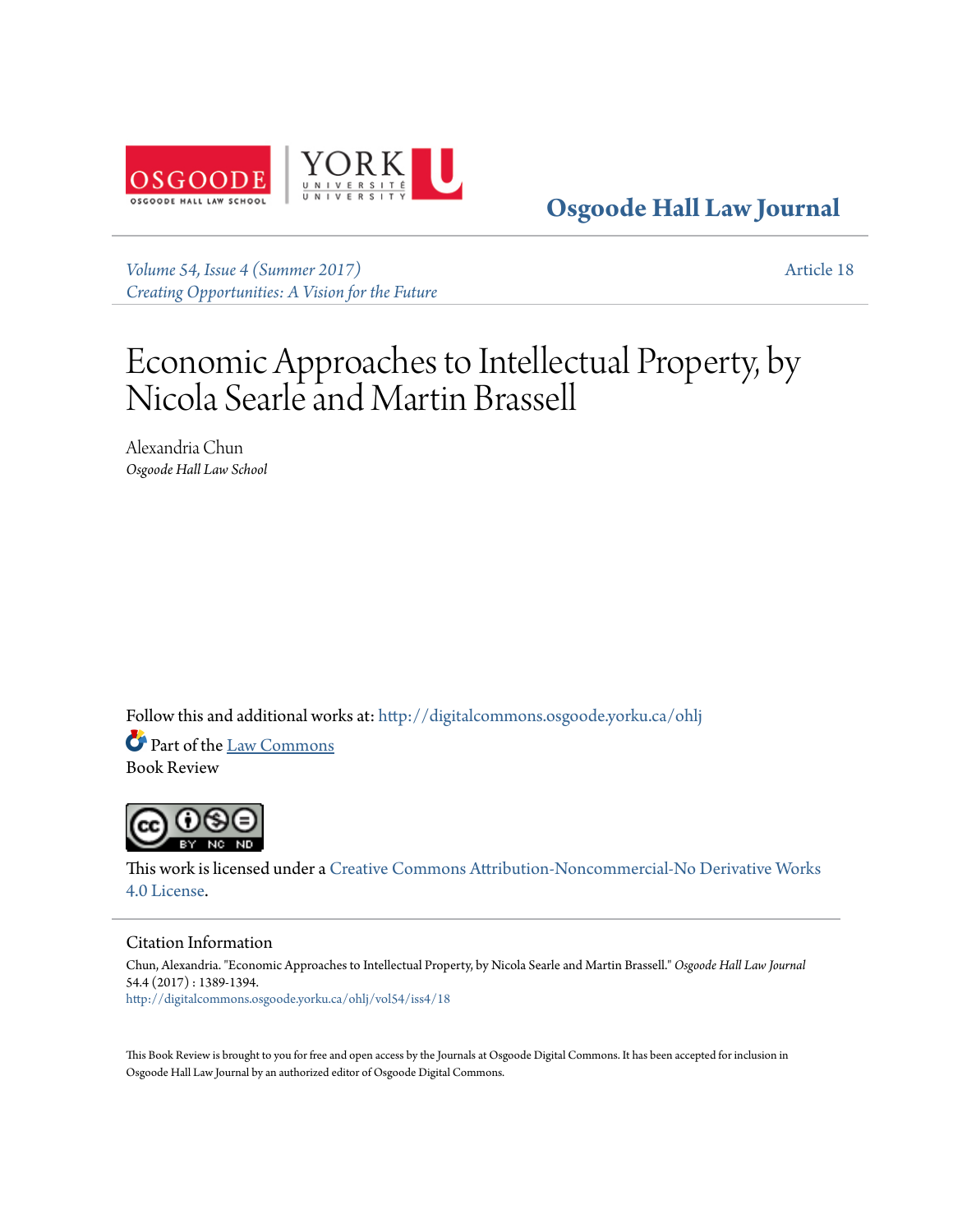# Economic Approaches to Intellectual Property, by Nicola Searle and Martin Brassell

### **Abstract**

Intellectual property (IP) is well recognized as an important economic asset. Many companies rely heavily on their IP to contribute value to their enterprise: Apple has built an empire on its trademarked logo and branding, Coca-Cola on its secret soft drink formula, and Pfizer on its pharmaceutical patents (to name just a few). The economic value of IP and its strong relationship to business is even reflected in IP legislation. For example, trademark statutes in various jurisdictions share an underlying policy of promoting free and fair competition in trade.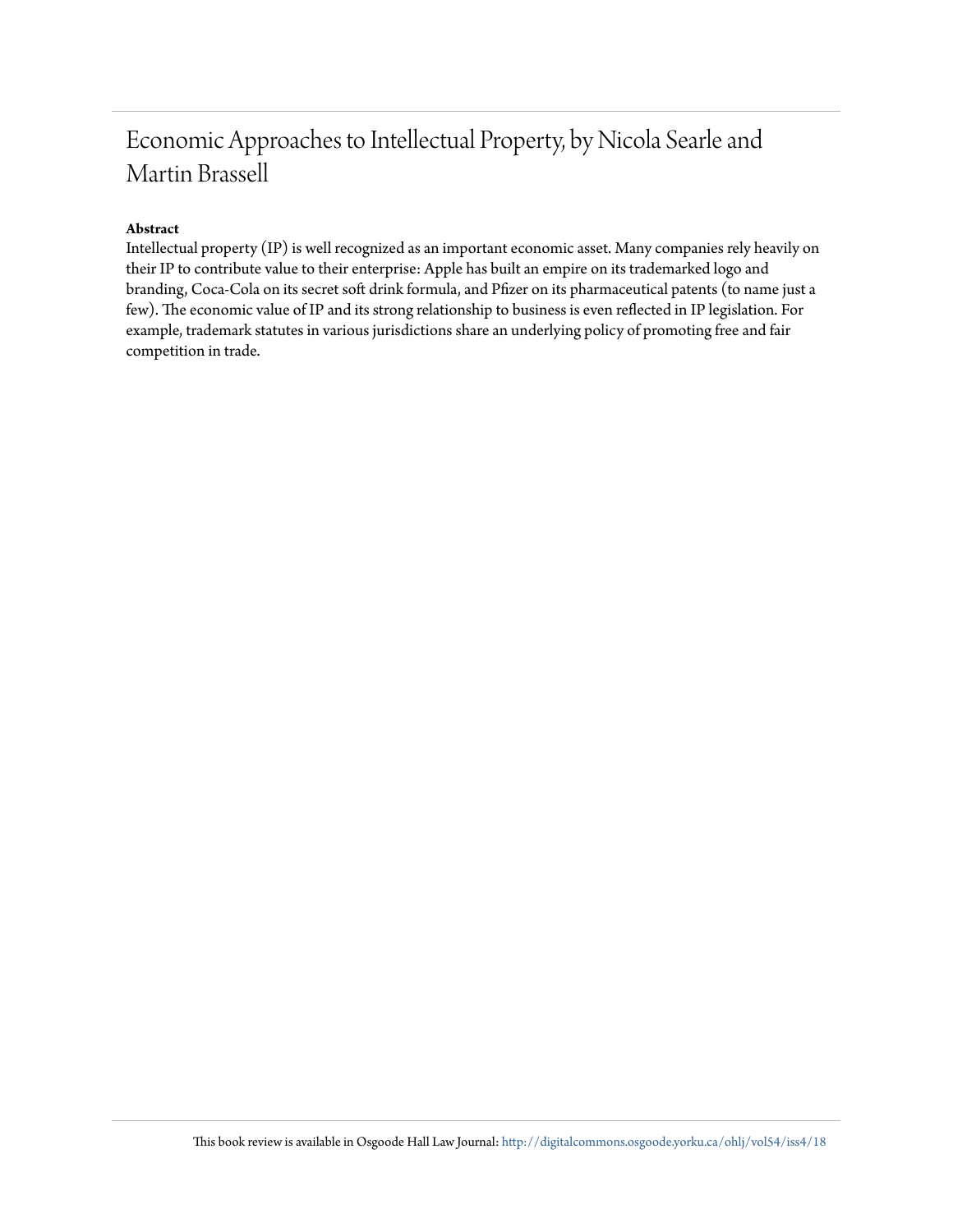#### Book Review

## *Economic Approaches to Intellectual Property*, by Nicola Searle and Martin Brassell1

### ALEXANDRIA CHUN2

INTELLECTUAL PROPERTY (IP) is well recognized as an important economic asset. Many companies rely heavily on their IP to contribute value to their enterprise: Apple has built an empire on its trademarked logo and branding, Coca-Cola on its secret soft drink formula, and Pfizer on its pharmaceutical patents (to name just a few). The economic value of IP and its strong relationship to business is even reflected in IP legislation. For example, trademark statutes in various jurisdictions share an underlying policy of promoting free and fair competition in trade.<sup>3</sup>

When it comes to assessing value, however, business assets that are more tangible than IP predominate. Because of its intangible nature, the value IP adds to a firm's business is difficult to quantify, and often slides into companies' balance sheets under various headings without further detail.<sup>4</sup> Yet at the same time, IP is only valuable if it is properly recognized as a protectable asset. As technology becomes more advanced and information more easily accessible in a global marketplace, companies rely more on their IP rights. In order to

<sup>1.</sup> (Oxford: Oxford University Press, 2016).

<sup>2.</sup> JD Candidate 2018, Osgoode Hall Law School.

<sup>3.</sup> Bita Amani & Carys Craig, *Trade-marks and Unfair Competition Law in Canada: Cases and Commentary*, 2nd ed (Toronto: Carswell, 2014) at 6.

<sup>4.</sup> *Supra* note 1 at 239-41.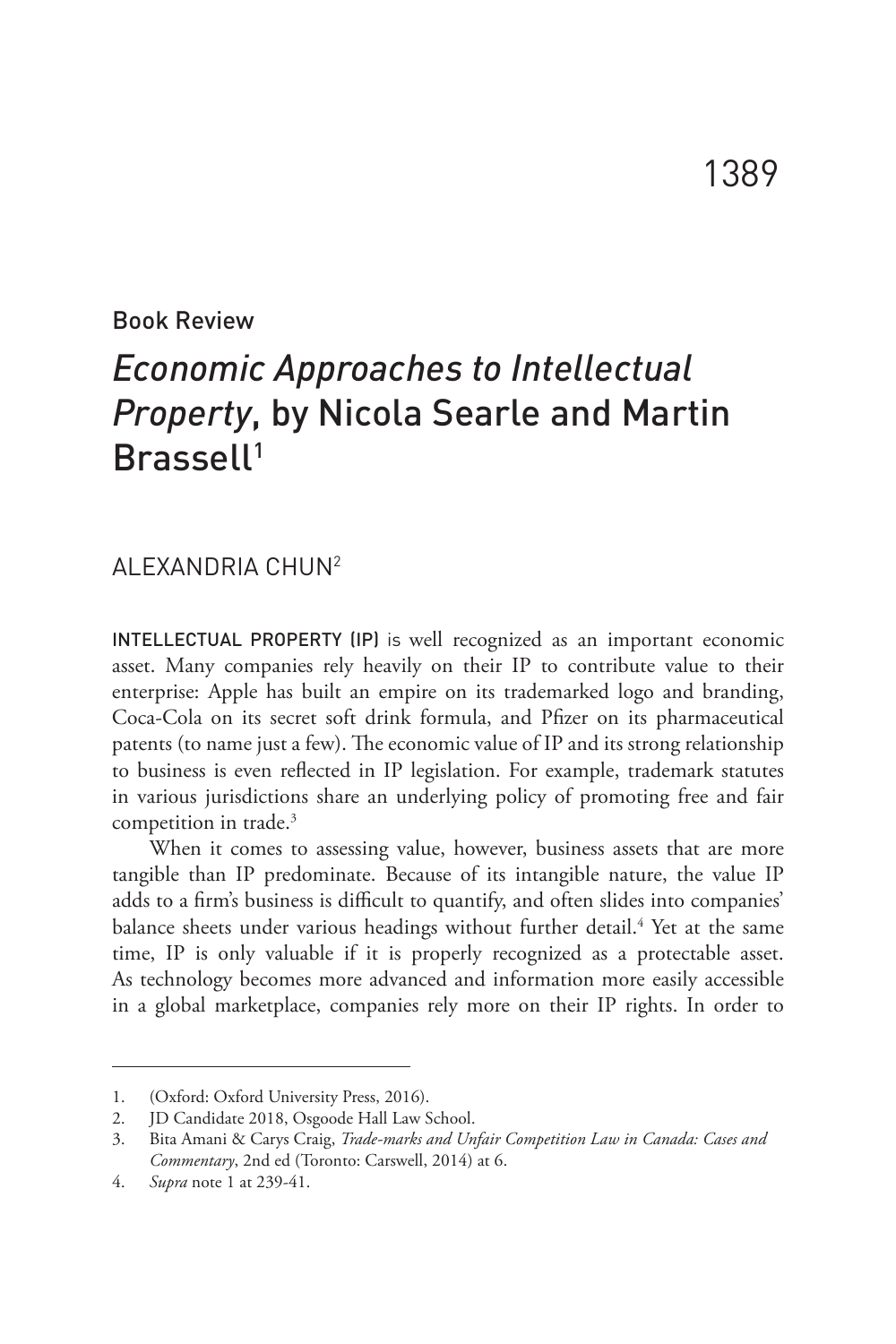effectively protect IP rights, it is important to investigate the economic impact IP rights have not only on individuals and firms, but on the economy as a whole.

This is the exact inquiry that Nicola Searle and Martin Brassell undertake in *Economic Approaches to Intellectual Property*. Their analysis of the economics of IP aims to provide a high-level understanding of how IP rights generate value and impact the economy without requiring prior knowledge of either law or economics. While this book provides more in-depth commentary on economic theory than IP law, the treatment of the subject matter makes it useful as both an IP book for economists and an economics book for IP lawyers.

The relationship between economics and IP is not an emerging area of study. The earliest observations on the relationship between economics and IP reach back to the 1900s, and many have since examined the effects IP rights have on the economy. For example, Judge Richard Posner has written notable commentary on the economics of IP rights.<sup>5</sup> But while Posner's work provides an in-depth analysis, it is often dense and requires a prior understanding of economics. By contrast, Searle and Brassell's book does not assume its readers to have such pre-existing knowledge. The strength of their book, therefore, lies in its simplicity. The authors distill the key points of the relationship between IP and economics and contextualize their arguments using current examples, not mathematical formulae. This provides the reader with a more practical rather than theoretical understanding of the economics of IP rights.

Searle and Brassell's book functions as both a textbook and a critique. It proceeds in three parts. Part I begins by reviewing basic concepts of economics, such as supply and demand and competition, to help those with little background in economics and to facilitate an understanding of how these concepts are later applied to IP. Throughout Part I, the authors introduce IP by explaining how concepts like incentives and market structure relate to IP rights. The most important aspect of Part I is found in Chapter 2, where the authors explain the three main theories used to justify IP rights: social contract theory (where IP rights are a result of a bargain between the creator and society, the former providing knowledge and innovation to the latter in exchange for a state-sanctioned monopoly), labour desert theory (where IP rights are earned by inventors because they are the ones who put in the time, effort, and skill to create), and the rejection of IP. These three theories play an important role in Searle and Brassell's later justification for the protection of IP rights.

<sup>5.</sup> See *e.g.* William M Landes & Richard A Posner, *The Economic Structure of Intellectual Property Law* (Cambridge, Mass: Belknap Press, 2003) .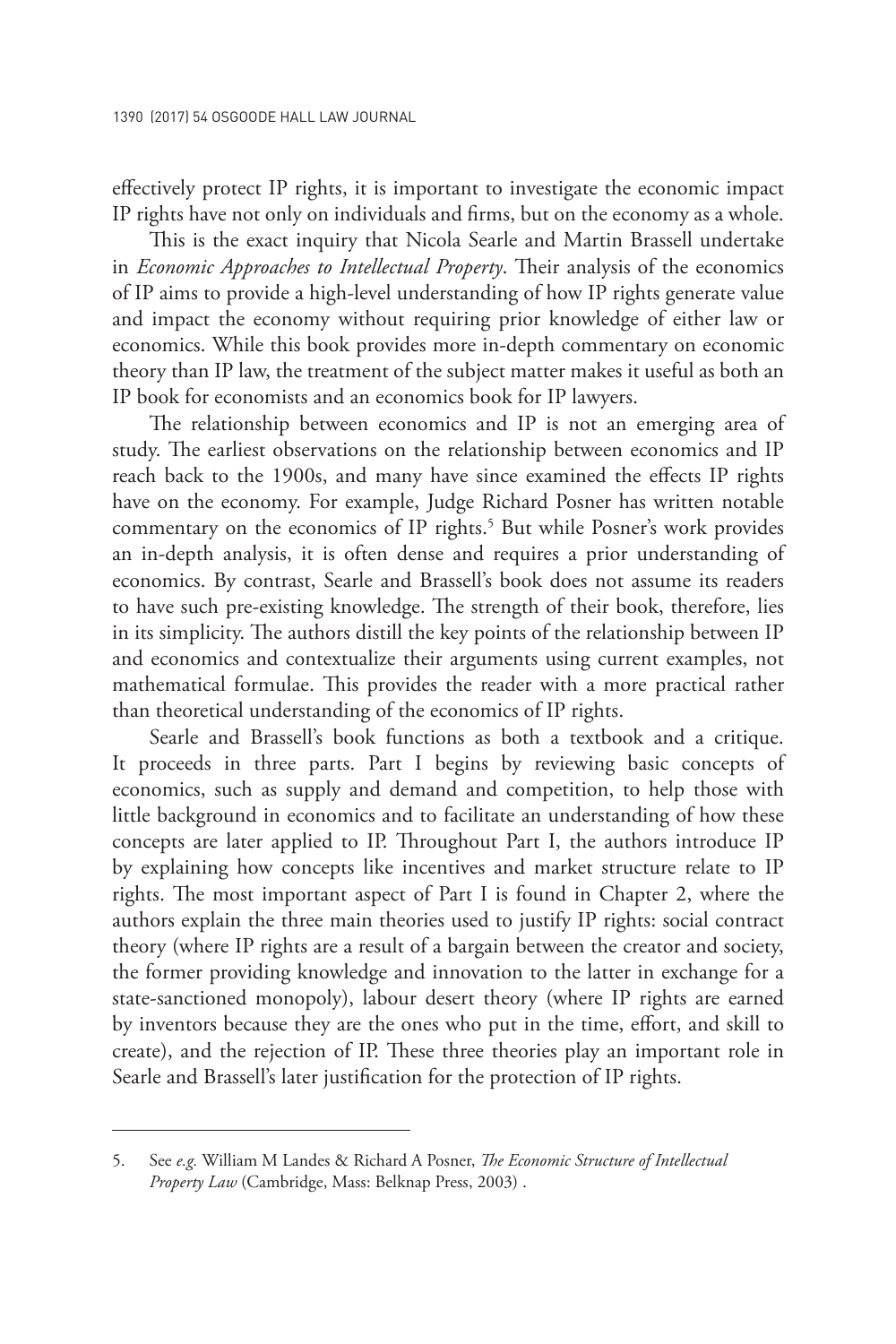The book becomes more analytical in Part II. Each chapter in this part focuses on a specific area of IP, such as patents, copyright, and trademarks, and points out economic considerations that are unique to each area. The authors weave current examples of IP rights into their theoretical explanations to provide context and to make the issues more accessible. They also include timely discussions on how specific industries are affected by particular IP rights, making reference to the three theories of IP rights justification introduced in Part I.

Searle and Brassell close on a practical note. Part III reviews the ways in which IP generates value for businesses and the methods commonly used to measure that value. The authors return to a more textbook-like tone and provide a practical reference for determining the value of IP rights.

Searle and Brassell take a comprehensive approach in their analysis of the economics of IP rights. After outlining the different perspectives of economic analysis in Part I (micro- versus macroeconomic, and theoretical versus empirical), the authors examine the economic implications of IP rights from all four perspectives. As a general structure, the discussion of each IP right begins with an explanation of which theory best justifies the right and why, followed by an evaluation of the theory on a microeconomic level (*i.e.*, for individual firms) and on a macroeconomic level (*i.e.*, for the economy as a whole) using available empirical data. This systematic analysis is highly beneficial. It helps the reader by taking very broad economic concepts and reducing them in a way that allows for comparison between individual IP rights.

Two main themes run throughout *Economic Approaches to Intellectual Property*. The first theme, and the thrust of the authors' argument, is that IP rights provide incentive for innovation. This stems from social contract theory, wherein innovators exchange their knowledge and innovation with society for a time-limited monopoly on their work.<sup>6</sup> This contract results in a number of economic benefits for both society and the innovator; for the former, improvements that can be used to develop the economy, and for the latter, the ability to recoup costs.

For each of the IP rights described in Part II, the authors evaluate the suitability of the social contract theory in justifying the existence and nature of the right. They succeed in their argument that IP rights in general can be justified by social contract theory and its incentive to innovate, but the extent to which their argument succeeds depends on the specific IP right in question. Some IP

<sup>6.</sup> *Supra* note 1 at 32.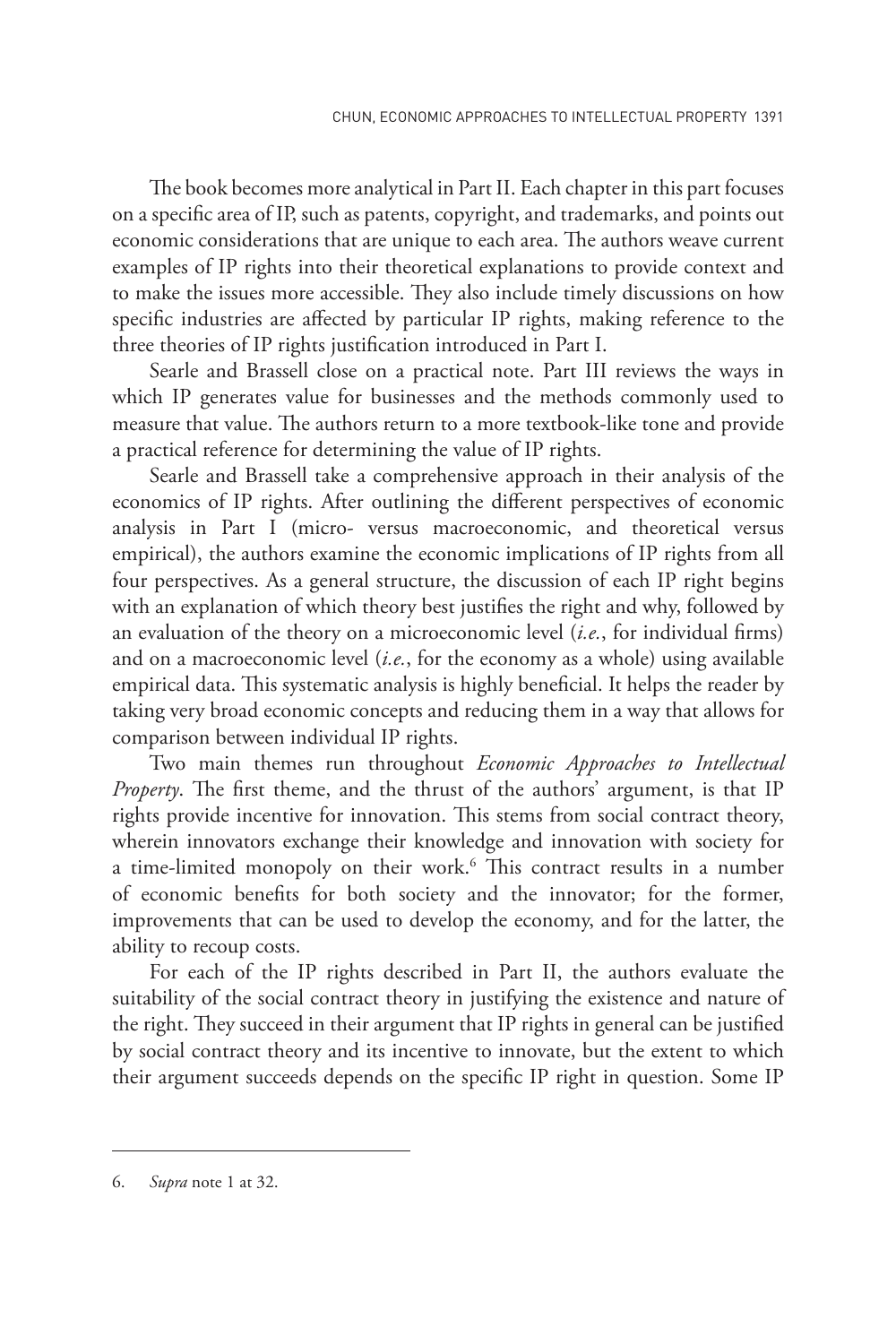rights, like trademarks<sup>7</sup> and geographic indications,<sup>8</sup> do not fit neatly into the social contract framework because there is relatively less innovation involved with these forms of IP. In these situations, the authors acknowledge that it may not be possible to use social contract theory to justify all forms of IP and look to alternative explanations.

The second theme is that IP rights are anti-competitive in nature, which creates an inherent tension with the economic justification for IP rights outlined by the first theme. Economists prefer competition because, the theory goes, it allows the market to be in its most efficient state.<sup>9</sup> In an ideal world with all suppliers in perfect competition with one another, single suppliers will be discouraged from selling goods and services at higher prices than what consumers are willing to pay. However, IP rights, by definition, reduce competition by granting monopolies to IP owners. These monopolies allow suppliers to sell at higher prices because there is no one competing with them, which in turn creates inefficiencies in the market.

Although this second theme appears to be at odds with the first, the authors deal with this conflict well in Chapter 7 where they address competition and IP rights.10 They make the argument that legal IP monopolies do not necessarily give rise to corresponding market monopolies, and that social contract theory remains intact despite the existence of legal monopolies. This is an important point because it highlights the balance IP rights strike between rewarding creators and providing public access to new knowledge and innovation (*i.e.*, IP considerations) without creating unreasonable monopolies in the market (*i.e.*, economic considerations). Factors that determine the scope of an IP right, such as the term and the nature of the right, help to achieve this balance between economics and IP rights.

Throughout their book, Searle and Brassell explain the relationship between economics and IP rights by alternating between theoretical and practical perspectives. This is particularly helpful in allowing the reader to understand how the two fields interact. The theoretical perspective is important on a policy level because it informs the extent to which monopolies should be granted for each type of IP right. The practical perspective is important for understanding the implications IP rights have on a micro- and macroeconomic level. In other

<sup>7.</sup> *Ibid* at 100.

<sup>8.</sup> *Ibid* at 135.

<sup>9.</sup> *Ibid* at 142-43.

<sup>10.</sup> *Ibid* at 141-58.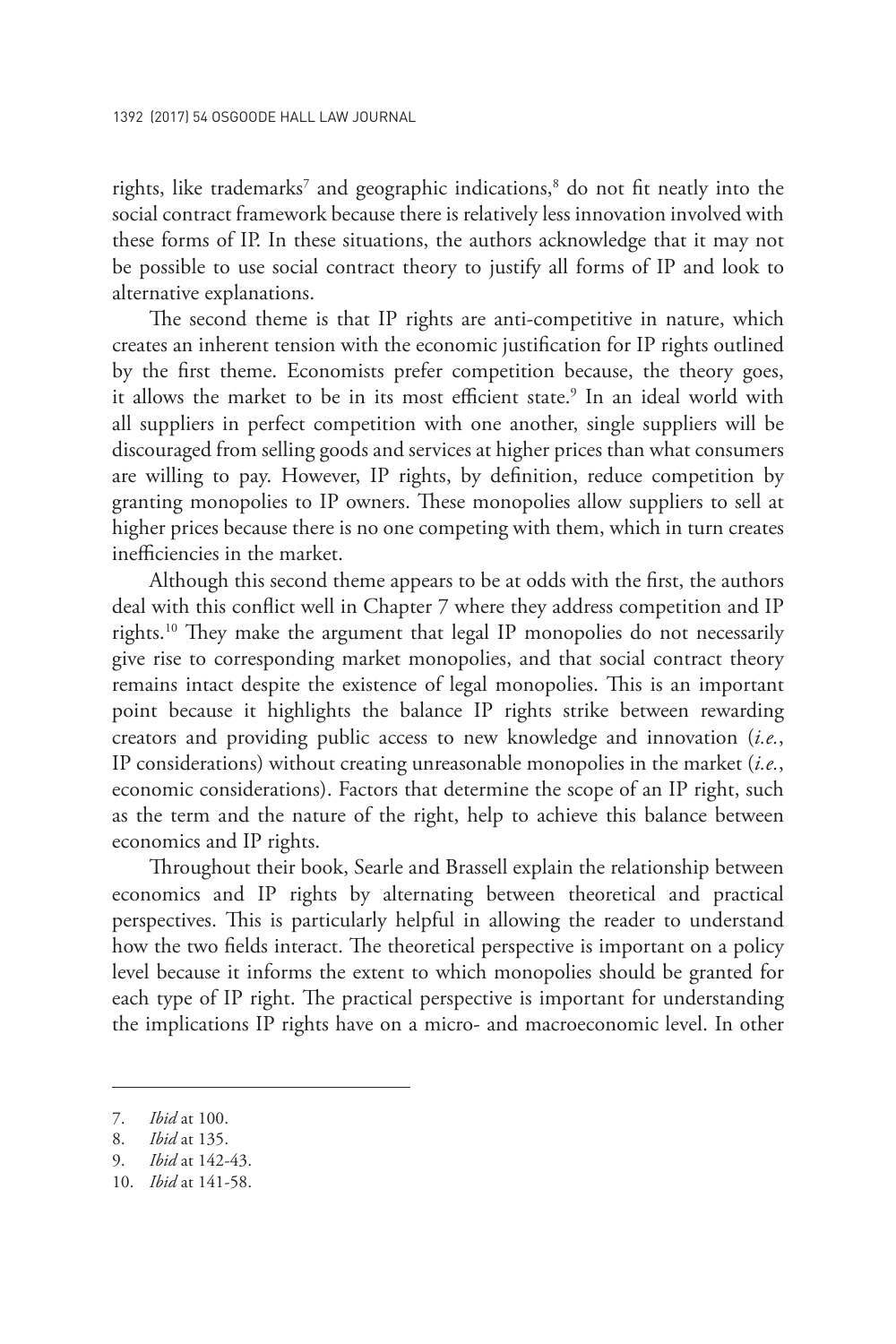words, economic analysis plays a role in shaping the nature of IP rights, and the nature of IP rights play a role in shaping the economy.

A key observation made by Searle and Brassell is that the intangible nature of IP makes it difficult to gather empirical evidence on the effects of IP rights. This in turns makes it difficult to evaluate economic justifications for these rights. For example, many copyrights, which provide creators with relatively long monopolies over their works, are unregistered and privately held. Is this long monopoly justified by social contract theory or labour desert theory? And to what extent? These questions can be answered by empirical data, but such data are difficult to gather because most copyrights are not registered. Some scholars have used a theoretical approach and built mathematical models to explain IP rights.11 But this only answers the question of how IP rights are *supposed* to function in the economy. To see how they *actually* function, Searle and Brassell take an empirical approach. They evaluate economic theories for IP rights using real data where it is available. While this sometimes prevents the authors from reaching a definitive conclusion, these unsettled questions leave open avenues for further investigation.

An important strength of Searle and Brassell's book is how accessible it is to a wide range of readers. For lawyers and others in the legal field, this book is a good starting point for understanding the economics of IP rights and for providing practical guidance that can help practitioners address their clients' IP-related needs. For scholars and policymakers, this book provides a survey of the relevant justifications for IP rights, as well as theoretical and empirical methods of analysis that can be used to evaluate those justifications. For entrepreneurs, it provides an overview of how a business can quantify and protect their economic interests in IP. Part III of the book is particularly useful in this regard, as it outlines how IP rights generate value and the best ways to account for this value.

The book's greatest potential drawback is its limited discussion of how courts have considered the role IP rights play in the economy. However, this is not a serious problem for two reasons. First, the authors are economists, not legal scholars. They are merely providing an economist's perspective on IP rights. So while they do not go into the history and nuances of individual IP rights, they supply enough information that little background in IP is necessary for a reader to understand how IP rights are created and protected by the law. And second, considering the intended audience of the book, it is not necessary to analyze individual court decisions. Searle and Brassell aim to reach an international audience, and limiting legal discussion to any particular jurisdiction would not

<sup>11.</sup> *Supra* note 5 at 71-84.